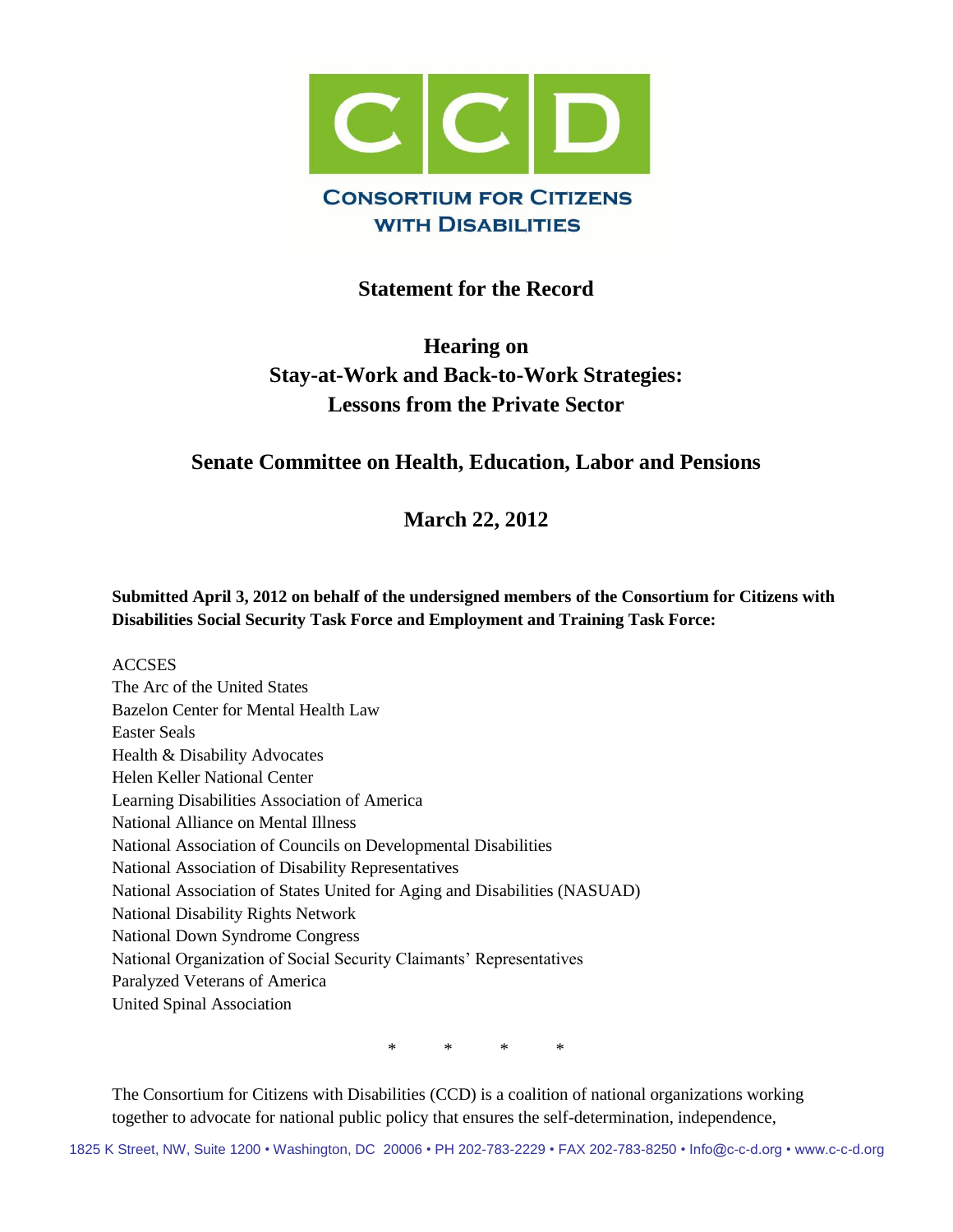empowerment, integration and inclusion of the 54 million children and adults with disabilities in all aspects of society. The CCD Social Security Task Force focuses on disability policy issues in the Title II disability programs and the Title XVI Supplemental Security Income (SSI) program. The CCD Employment and Training Task Force believes that meaningful employment represents one of the best opportunities for people with disabilities as they work toward becoming independent members in their community.

The undersigned members of the CCD Social Security Task Force and Employment and Training Task Force submit this Statement for the Record of the March 22, 2012 hearing on "Stay-at-Work and Back-towork Strategies: Lessons from the Private Sector." Thank you for the opportunity to submit a statement for the record.

We appreciate the Health, Education, Labor and Pensions (HELP) Committee's ongoing leadership in exploring issues that impact the well-being of people with disabilities in America. The Committee's March  $22<sup>nd</sup>$  hearing highlighted private sector strategies to help adult workers who acquire disabilities to remain at work or to return to work. At the hearing, Chairman Harkin asked "What do we do about SSDI?" We applaud and share Chairman Harkin's interest in strengthening Social Security's disability programs. Our statement addresses Chairman Harkin's question, as well as the questions he raised during the hearing about whether lessons learned from the private sector have implications for Social Security Disability Insurance (SSDI).

## **Social Security Disability Programs Are a Vital Safety Net**

l

The Social Security disability programs, including the Supplemental Security Income (SSI) program and disability coverage in the Old Age, Survivors, and Disability Insurance programs,<sup>1</sup> provide vital and much-needed economic security and access to health care for individuals whose impairments are so severe that they preclude substantial work, given their current circumstances. These income support programs are an integral component of our nation's safety net, reflecting the core American value of assisting those in need.

Many adults receiving SSDI have made repeated attempts to work, often exacerbating their impairments, before finally turning to Social Security for critical income support. Although some SSDI beneficiaries may have the capacity to increase their employment, and should receive every support and encouragement to do so, available data suggest that a large percentage will not have the capacity for ongoing employment at any significant level. Experience also shows that the disability program beneficiaries who are eventually able to attain a significant level of employment often take a long time to do so and may encounter many "stops and starts" along the way.

 $1$  This includes all individuals with disabilities receiving benefits through the Old-Age, Survivors, and Disability programs, including disabled workers, surviving disabled spouses, and disabled adult children.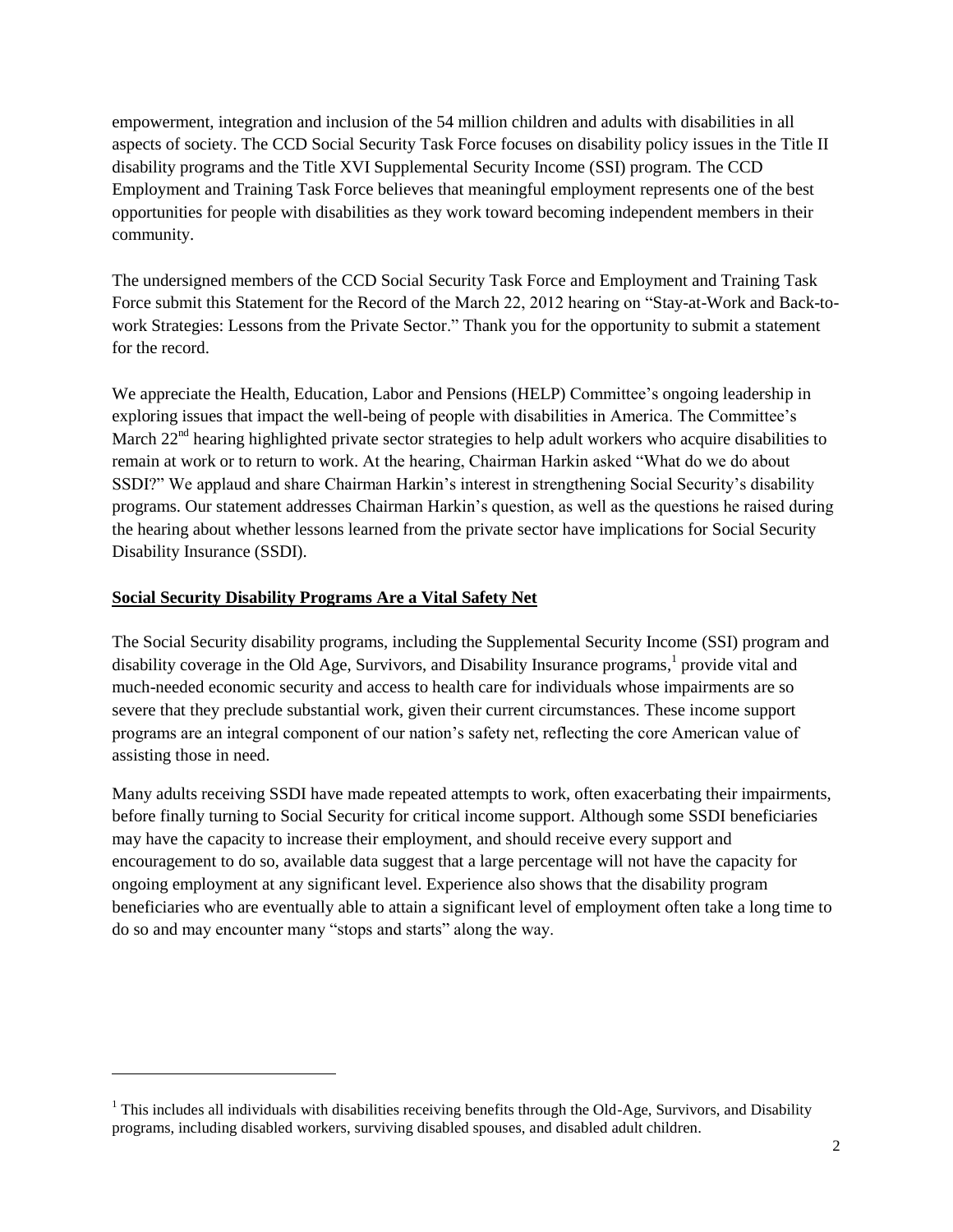#### **Private Sector Programs and SSDI: Scope of Services and Populations Served**

Programs offered by private sector employers include short- and long-term disability insurance that typically replaces about 60 percent of a worker's earnings.<sup>2</sup> Many employers also offer stay-at-work and return-to-work programs, as well as related services designed to maintain the employment of a worker who acquires a disability. These programs are often offered through or in coordination with their insurers. As noted at the March 22<sup>nd</sup> hearing, employer programs include a wide range of services such as early intervention, intensive case management, access to support services, continued attachment to employerbased health insurance, and financial incentives for returning to work.

SSDI by law provides monthly cash benefits designed to partially replace the lost wages of workers who are unable to work because of severe, long-term disability. Major differences between private sector disability insurance programs and SSDI include:<sup>3</sup>

- **Definition of disability**: Private insurers use a definition of disability that is much broader than the definition used for SSDI. Private insurers typically define disability as an inability to do one's own job (for short-term benefits), or an inability to perform any occupation for which the applicant is qualified (for long-term benefits). SSDI uses a much narrower definition, requiring that a disability be "expected to result in death or which has lasted or can be expected to last for a continuous period of not less than 12 months" and that the person cannot "considering his age, education, and work experience, engage in any other kind of substantial gainful work which exists in the national economy" (42 U.S.C. § 423(d)).
- **Covered populations**: Private sector disability insurance programs cover only about one-third of all workers,<sup>4</sup> and are able to choose the industries to which they market policies.<sup>5</sup> Workers covered by private disability insurance are most likely to work in management or professional positions, with average wages of \$15 per hour or higher.<sup>6</sup> SSDI covers a much more diverse population. An estimated 158 million workers, or 94 percent of all workers, are covered under Social Security, and an estimated 91 percent of persons aged 21-64 who work in covered employment would to be eligible for SSDI payments if they acquire a disability that meets the strict SSDI standard.<sup>7</sup>
- **Benefit commencement**: Private insurance benefits typically begin at the onset of disability, or when sick leave has been exhausted. SSDI benefits begin 5 months after a person has been

[http://www.nasi.org/sites/default/files/research/Owens\\_final\\_response\\_to\\_Qs.pdf.](http://www.nasi.org/sites/default/files/research/Owens_final_response_to_Qs.pdf)

l

<sup>&</sup>lt;sup>2</sup> Watjen, T.R. Testimony before the Senate Health, Education, Labor and Pensions Committee, March 22, 2012.  $3$  See page 5, in Owens, P.M. Letter to The Honorable E. Clay Shaw, Jr., Chairman, Social Security Subcommittee, Committee on Ways and Means, U.S. House of Representatives, August 12, 2002.

About 37 percent of private industry workers participate in short-term disability benefits, and about 31 percent participate in long-term disability benefits. Table 17. Insurance benefits: Access, participation, and take-up rates, private industry workers, in U.S. Department of Labor, U.S. Bureau of Labor Statistics (2011). National Compensation Survey, [http://www.bls.gov/ncs/ebs/benefits/2011/ownership/private/table12a.pdf.](http://www.bls.gov/ncs/ebs/benefits/2011/ownership/private/table12a.pdf)

<sup>5</sup> Wagner, C.C., et al. (2000). Older Workers' Progression from Private Disability Benefits to Social Security Disability Benefits. Social Security Bulletin Vol. 63(4), pp. 27-37.

<sup>6</sup> U.S. Department of Labor, U.S. Bureau of Labor Statistics (2007). National Compensation Survey: Employee Benefits in Private Industry in the United States, March 2007. [http://www.bls.gov/ncs/ebs/sp/ebsm0006.pdf.](http://www.bls.gov/ncs/ebs/sp/ebsm0006.pdf) <sup>7</sup> Social Security Administration (2012). Fact Sheet on the Old-Age, Survivors, and Disability Insurance Program. [http://www.ssa.gov/OACT/FACTS/fs2011\\_12.pdf.](http://www.ssa.gov/OACT/FACTS/fs2011_12.pdf)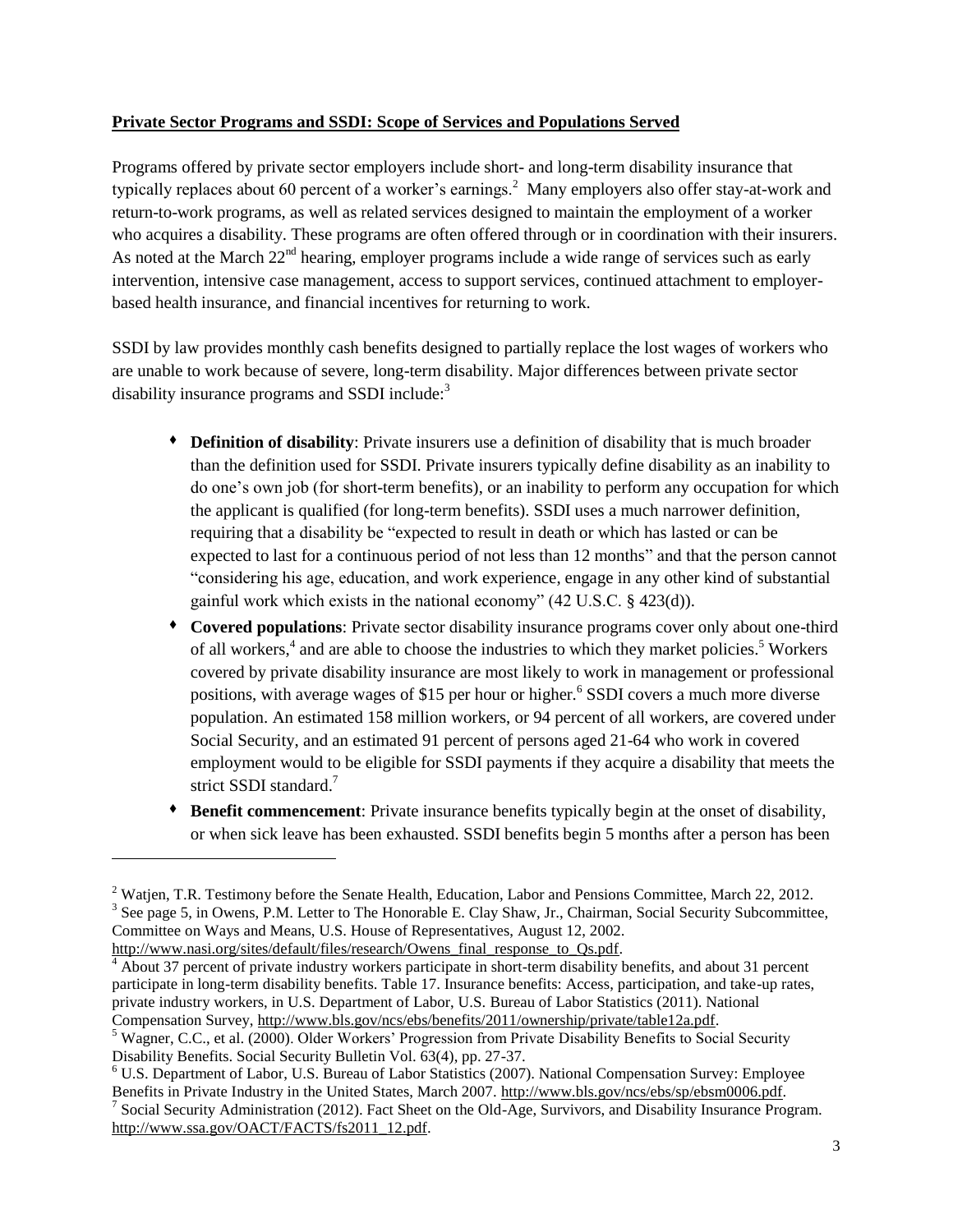found eligible for the program. Additionally, for some SSDI applicants, approval for benefits may only come several years after the initial application.

- **Connection with an employer**: Workers receiving private insurance benefits typically continue their connection with their current employer. In contrast, most SSDI beneficiaries no longer have a job to return to.
- **Access to health insurance**: Employers who provide private disability insurance usually also provide health insurance that continues while a worker receives disability benefits. SSDI recipients must wait for 24 months after being found eligible for SSDI to receive Medicare. Moreover, SSDI applicants include many people who lacked health insurance coverage on their prior job or who lost health insurance coverage when they left their job.

In combination, these significant differences mean that private sector programs serve a large number of people who will never qualify for SSDI, because they do not have disabilities that are expected to result in death or last for at least 12 months, or that are so severe that they are unable to engage in any substantial gainful work that exists in the national economy.

In fact, what is often forgotten is that receipt of Social Security disability benefits is merely the last stop on a long journey that many people with disabilities make from the point of disability onset to the moment at which disability is so severe that work is, at least temporarily, not possible. All along this journey, individuals encounter the policies and practices of the other systems involved in disability and employment issues. When these systems fail to stem the progression of disability or work at crosspurposes with one another to prevent successful employment retention or return to work, it is often the Social Security disability system that bears the eventual brunt of this failure. SSDI often serves as the program of last resort. When private sector programs have been unable to help a person return to work, employers or their insurers often direct workers to SSDI as a cost containment measure.<sup>8</sup>

For these reasons, it is no surprise that SSDI beneficiaries as a group face significant barriers to work. Nearly 70 percent of SSDI beneficiaries in 2010 were age 50 or older and nearly 1 in 3 was age 60 or older.<sup>9</sup> In a recent National Beneficiary Survey, 46 percent of people receiving SSDI benefits characterized their health as being poor or very poor.<sup>10</sup> Some are terminally ill. In fact, about 1 in 5 male SSDI beneficiaries and 1 in 7 female SSDI beneficiaries die within the first five years of receiving benefits. Additionally, the health of people receiving benefits appears to worsen over time. Nearly 1 in 2 beneficiaries reported in the same National Beneficiary Survey that their health had declined over the past year. Finally, low educational attainment also limits employment opportunities for many beneficiaries: about 67 percent of SSDI beneficiaries have a high school diploma or less (and 30 percent did not finish high school). $^{11}$ 

 $\overline{a}$ 

<sup>8</sup> *Supra* note 5.

<sup>&</sup>lt;sup>9</sup> Social Security Administration (2011). 2010 Annual Statistical Supplement to the Social Security Bulletin. Table 5.D4[, http://www.socialsecurity.gov/policy/docs/statcomps/supplement/.](http://www.socialsecurity.gov/policy/docs/statcomps/supplement/)

<sup>&</sup>lt;sup>10</sup> Livermore, G. et al. (2009). Work Activity and Use of Employment Supports Under the Original Ticket to Work Regulations: Characteristics, Employment, and Sources of Support Among Working-Age SSI and DI Beneficiaries, Final Report. [http://www.ssa.gov/disabilityresearch/documents/TTW5\\_2\\_BeneChar.pdf.](http://www.ssa.gov/disabilityresearch/documents/TTW5_2_BeneChar.pdf)

<sup>11</sup> *Supra* note 10.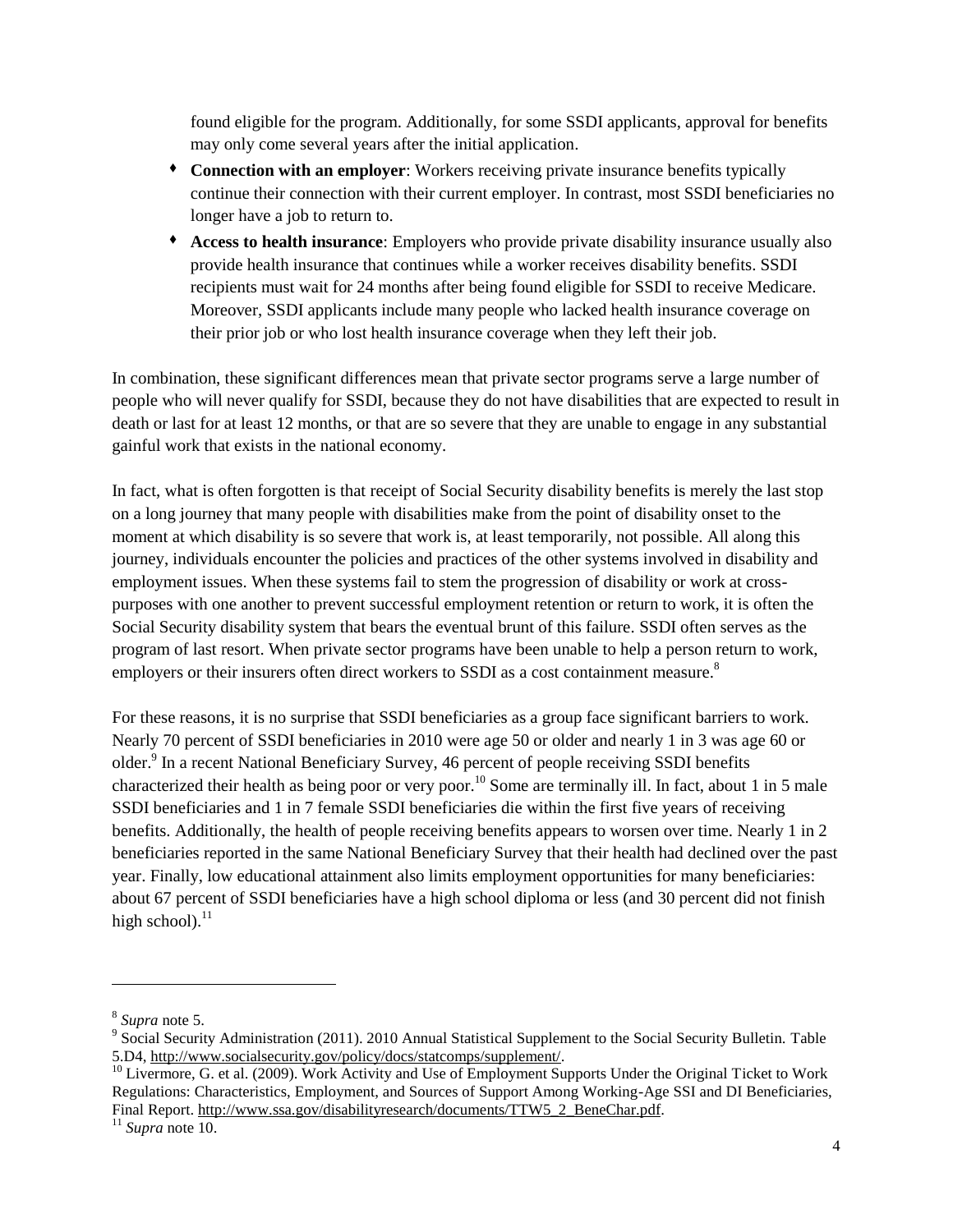In contrast, private insurers have opportunities to focus their return-to-work services on individuals most likely to benefit from their services. The U.S. Government Accountability Office surveyed 3 of the largest disability insurers, representing over half of the U.S. long-term private disability insurance market.<sup>12</sup> The insurers reported that a critical factor in increasing return-to-work rates is triage: insurers separate claims by those who are likely to return to work, and those who are not expected to return to work. Claimants identified as unlikely to return to work "are generally managed using a minimum level of resources."<sup>13</sup> The insurers also reported that only "between 2 and 3 percent of their long-term disability beneficiaries who also received DI benefits either returned to work or were terminated from the private sector disability benefit rolls because they were assessed as having the capacity to work."<sup>14</sup>

#### **Application of Lessons from the Private Sector to SSDI**

It is clear that many of the goals and conditions of private sector disability insurance programs differ sharply from those of SSDI. We believe that as a result, lessons from private sector stay-at-work and return-to-work programs have only very limited application to SSDI. In many cases, successes of the private sector appear to stem from strategies that are tailored to the specific needs, circumstances, and resources of the workers and employers served by private sector insurers. Despite these limitations, two ideas discussed at the March  $22<sup>nd</sup>$  hearing – creating financial incentives for return-to-work, and ensuring timely access to benefits and services – have promising implications for SSDI. Below, we discuss our support for these ideas, as well as other recommendations that CCD believes would improve opportunities for SSDI beneficiaries to return to work.

### **Recommendations for Strengthening SSDI**

CCD supports new legislative and regulatory proposals that could increase employment opportunities for individuals with disabilities who receive Social Security disability benefits. We believe that the basic structure of SSDI is effective and should be preserved, and that any efforts to change SSDI must protect and expand its effectiveness, as well as protect access to Medicare. Additionally, because the intent of the Social Security disability programs is to provide income support for individuals who do not have the capacity to work, the existing definition of disability is appropriate. The current definition is strict, providing benefits only to individuals with the most significant impairments. The current structure also provides sufficient flexibility to allow for policies that promote employment for beneficiaries who are able to do some work.

We support several ideas discussed at the March 22<sup>nd</sup> hearing that would expand the effectiveness of SSDI.

First, we strongly support establishing an earnings offset in SSDI, and we thank Chairman Harkin for his discussion of this important proposal at the hearing. One of the most difficult and enduring barriers to work for SSDI beneficiaries is the sudden termination of cash benefits when someone crosses the

 $\overline{a}$ 

<sup>&</sup>lt;sup>12</sup> UNUMProvident, Hartford Life, and CIGNA. See U.S. Government Accounting Office (2001). SSA Disability: Other Programs May Provide Lessons for Improving Return-to-Work Efforts. GAO-01-153.

<sup>13</sup> *Supra* note 12, page 34.

<sup>14</sup> *Supra* note 12, page 15.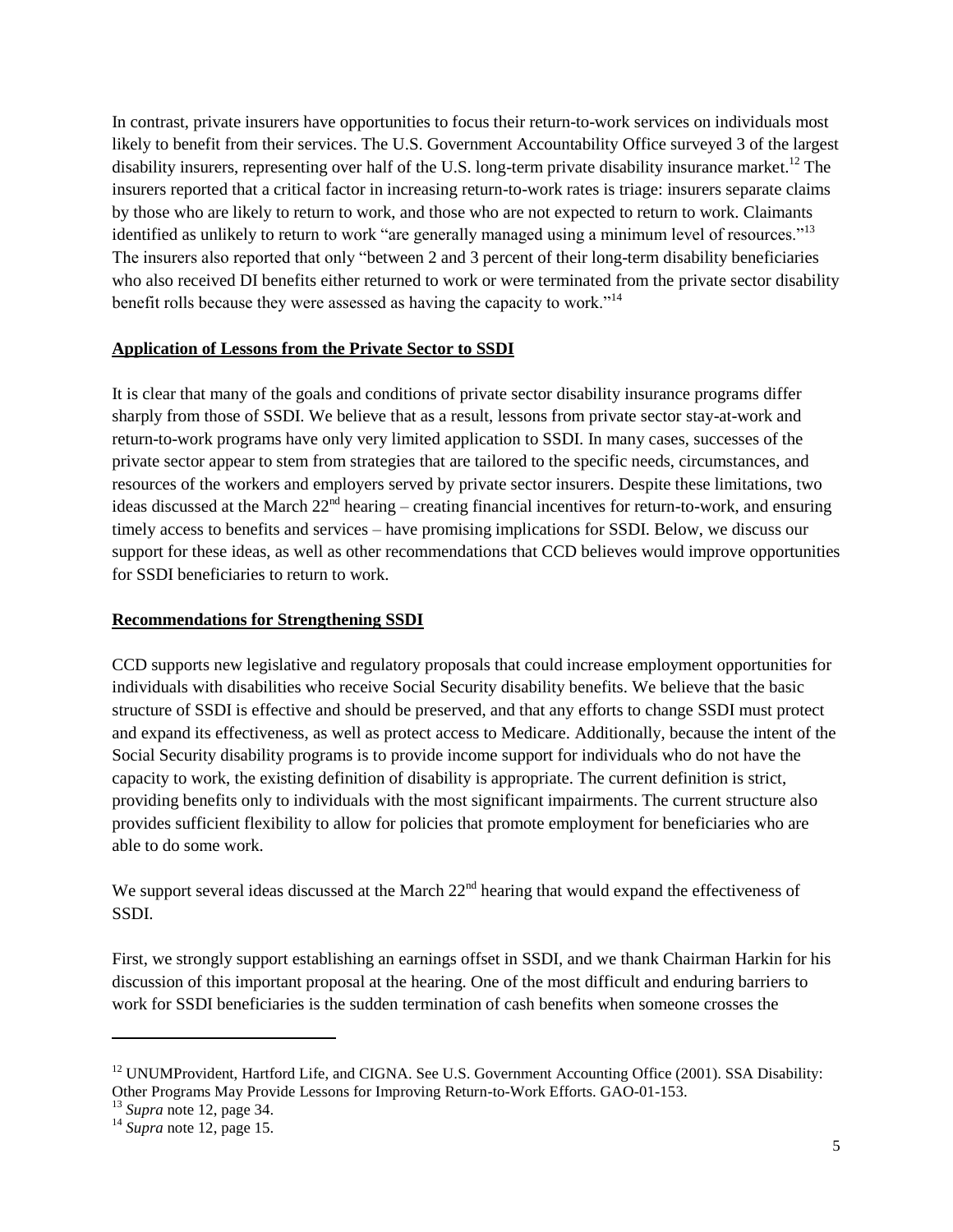substantial gainful activity (SGA) threshold. This affects both the individual's benefits as well as those of any dependent(s). CCD recommends establishing a \$1 for \$2 earnings offset in SSDI to parallel the provision in the SSI program. As discussed at the hearing, this would also mirror return-to-work financial incentives used successfully in the private sector. An earnings offset would eliminate the "cash cliff" for beneficiaries who are able to work, and would help ensure that individuals are financially better off by earning wages than by not earning.

Second, the hearing's discussion about the positive impact of timely access to benefits and services highlights the need for the Social Security Administration (SSA) to have adequate administrative resources to effectively administer the SSDI program and complete initial disability determinations in an accurate and timely manner. SSA's administrative budget (Limitation on Administrative Expenses, or LAE) has been inadequate in recent years. We urge Congress to provide SSA with adequate resources to carry out all necessary program functions, including claims processing and disability determinations.

Third, hearing witness Eric Buehlmann highlighted the need to reauthorize the Work Incentives Planning and Assistance (WIPA) and Protection and Advocacy for Beneficiaries of Social Security (PABSS) programs. These two critically important programs help beneficiaries of Social Security disability programs attain economic self-sufficiency. The WIPA programs help beneficiaries understand their options if they choose to return to work, and the PABSS programs protect the rights of beneficiaries as they attempt to work. Authorization for both the WIPA and PABSS programs expired on September 30, 2011. Fortunately, SSA was able to set aside funding to sustain the WIPA program until June 30, 2012 and the PABSS program until September 30, 2012. We support reauthorization of these programs for at least three years.

In addition to the ideas discussed at the hearing, CCD recommends a number of ways to strengthen SSDI to increase opportunities for beneficiaries to return to work. These include the following:

- Support and strengthen programs designed to allow flexibility for people with disabilities to return to work, including programs authorized under the Ticket to Work and Work Incentives Improvement Act (TWWIIA). These programs offer people with disabilities the options to try different work opportunities without risk of losing their benefits should a return to work be unsuccessful. Providing individuals with disabilities the opportunities to work up to their capacity without risking the vital income support and health care coverage promotes their independence and self-sufficiency.
- Provide a "continued attachment" to SSDI and Medicare, as long as a beneficiary's impairments last. Beneficiaries who are sometimes able and other times unable to be employed should have continued attachment to cash and medical benefits that can be activated with a simple and expedited procedure that is as "seamless" as possible. For example, SSA has proposed the Work Incentives Simplification Pilot (WISP). Under the WISP, work would no longer be a reason for terminating SSDI benefits. SSA would continue to pay cash benefits for any month in which earnings were below the established threshold, but would suspend benefits for any month in which earnings were above the threshold. SSA would evaluate if this pilot simplification reduces the number of improper payments due to work, and allows the agency to redirect those administrative resources to other areas.<sup>15</sup>

 $\overline{a}$ 

<sup>&</sup>lt;sup>15</sup> Statement of Carolyn Colvin, Deputy Commissioner for Social Security, before the Committee on Appropriations